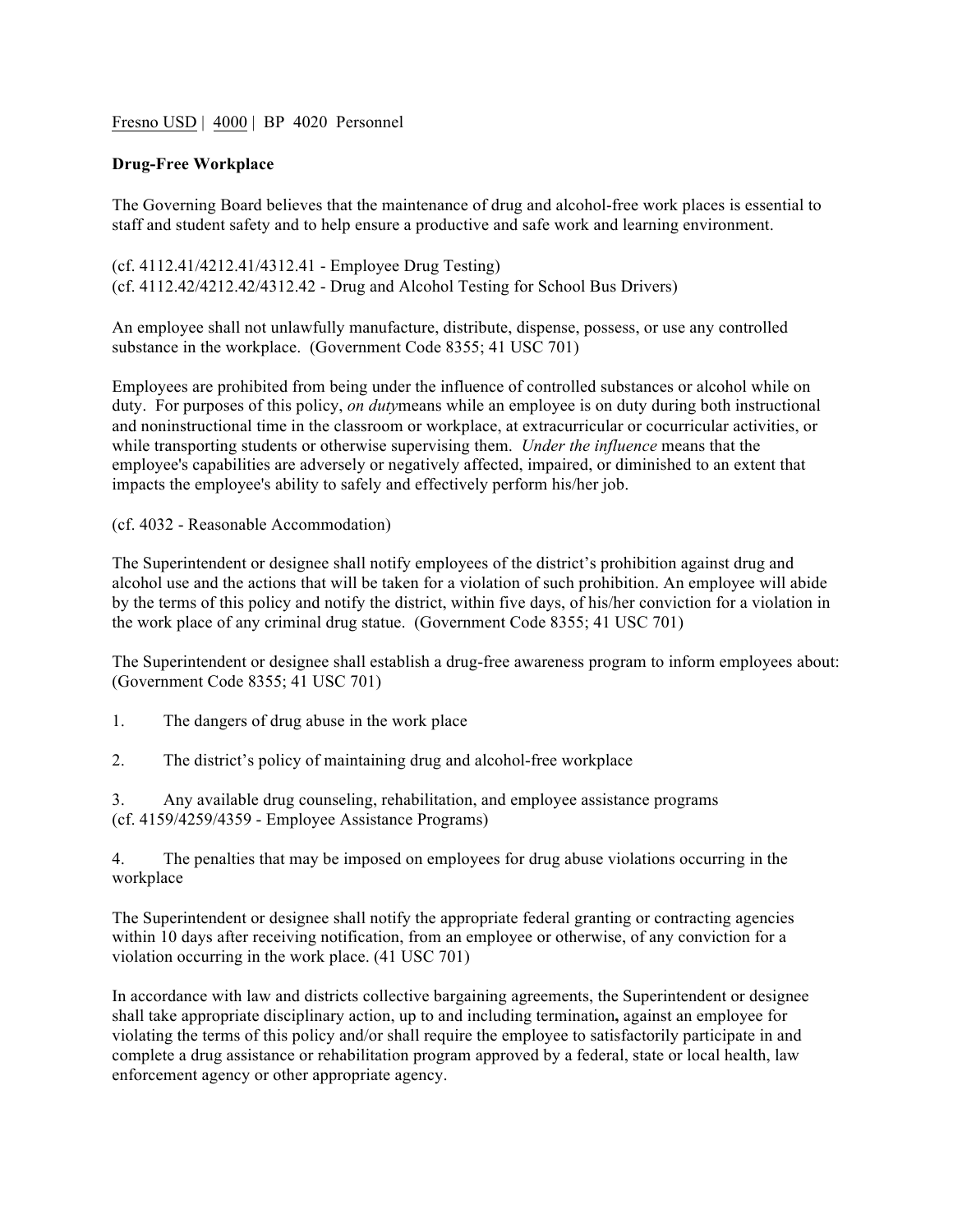(cf. 4112 – Appointment and Conditions of Employment)

(cf. 4117.4 - Dismissal)

(cf. 4118 – Suspension/Disciplinary Action)

(cf. 4112 – Appointment and Conditions of Employment)

(cf. 4218 - Dismissal/Suspension/Disciplinary Action)

Legal Reference:

EDUCATION CODE

44011 Controlled substance offense

44425 Conviction of controlled substance offenses as grounds for revocation of credential

44836 Employment of certificated persons convicted of controlled substance offenses

44940 Compulsory leave of absence for certificated persons

44940.5 Procedures when employees are placed on compulsory leave of absence

45123 Employment after conviction of controlled substance offense

45304 Compulsory leave of absence for classified persons

GOVERNMENT CODE

8350-8357 Drug-free workplace

UNITED STATES CODE, TITLE 20

7111-7117 Safe and Drug Free Schools and Communities Act

UNITED STATES CODE, TITLE 21

812 Schedule of controlled substances

UNITED STATES CODE, TITLE 41

701-707 Drug-Free Workplace Act

CODE OF FEDERAL REGULATIONS, TITLE 21

1308.01-1308.49 Schedule of controlled substances

COURT DECISIONS